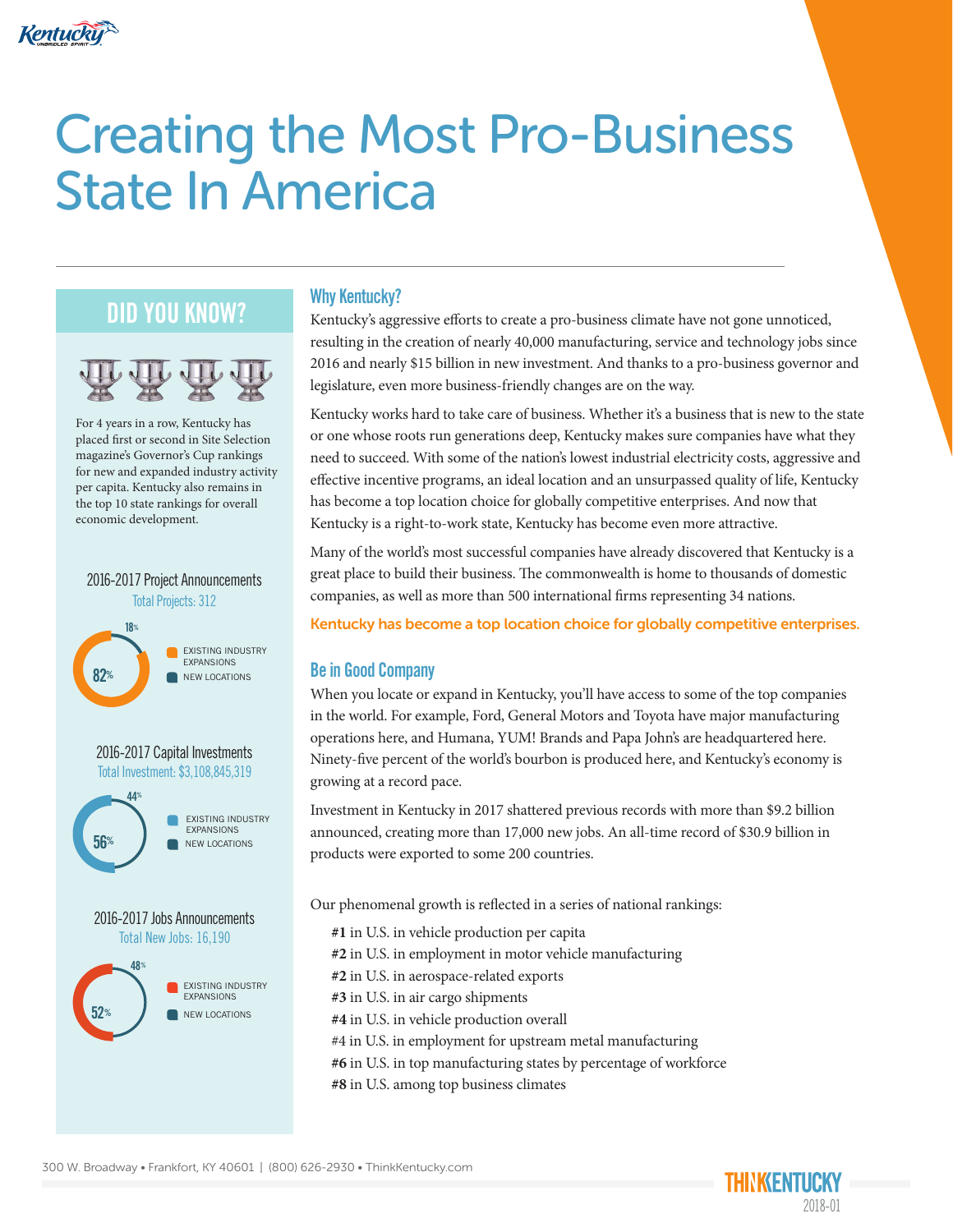### DID YOU KNOW?



65% of the U.S. market and population is within a day's drive of Kentucky's borders.

Industrial Electricity Average Price



The cost of electricity for the industrial sector in Kentucky is 20% lower than the national average.

#### **KY IS NOW RIGHT** TO WORK

For companies considering a new or expanded location, that makes a good decision even better. With even more pro-business changes coming, you'll want to Think Kentucky.

### **RED TAPE REDUCTION**

#### #CutTheTape

The Red Tape Reduction Initiative is working to eliminate unnecessary and job-killing regulations.

Goal: eliminate 1/3 of all regulations in 3 years.

### Kentucky's Advantages

#### Location, Location, Location!

Nature and nurture combine to make Kentucky a logistical paradise. Located at the center of a 34-state distribution area in the eastern United States, Kentucky's location advantage facilitates the distribution of goods and materials to a massive industrial and consumer market. Kentucky's borders are within a day's drive of over 65 percent of the nation's population, personal income and manufacturing establishments.

In addition, Kentucky offers three global air hubs–DHL, UPS and Amazon Prime–to offer overnight shipping virtually anywhere in the world.

#### Low Business Costs

It is less expensive to operate a business in Kentucky. Multiple studies show the state has below average business costs for both domestic and international companies. Kentucky also is among the best states in terms of labor costs and overall business climate.

Among the more significant location factors having a direct influence on bottom-line costs is the annual capital that must be committed to utility consumption. Kentucky has the lowest cost of electricity in the industrial sector among states east of the Mississippi River – and among the lowest nationwide – averaging 20 percent less than the national average.

#### Pro-Business Government

#### **Right To Work**

Kentucky is now a right-to-work state, meaning employees have the right to choose whether to join a union, and businesses are not forced to collect union dues for every employee.

#### **Red Tape Reduction**

Kentucky is reviewing every one of its 4,700+ administrative regulations with the goal to eliminate at least one-third. Hundreds have already been cut or amended to make them more business friendly and less burdensome, thus saving companies time and unnecessary bureaucracy.

#### **Education Reform**

Colleges and universities are working to cater to specific needs of businesses in Kentucky and to design curricula to meet their training requirements.

#### **A Strong Focus on Workforce Training**

Kentucky is revolutionizing it's workforce training and delivery system. More than \$200 million already has been committed to new and improved workforce training facilities, and Kentucky's apprenticeship program has been revitalized to allow companies access to the best employees available. In addition, Kentucky offers companies a variety of personalized workforce development services. This includes reimbursable grants and tax credits for classroom and on-the-job training, pre-employment job screening, job recruitment fairs and other benefits.